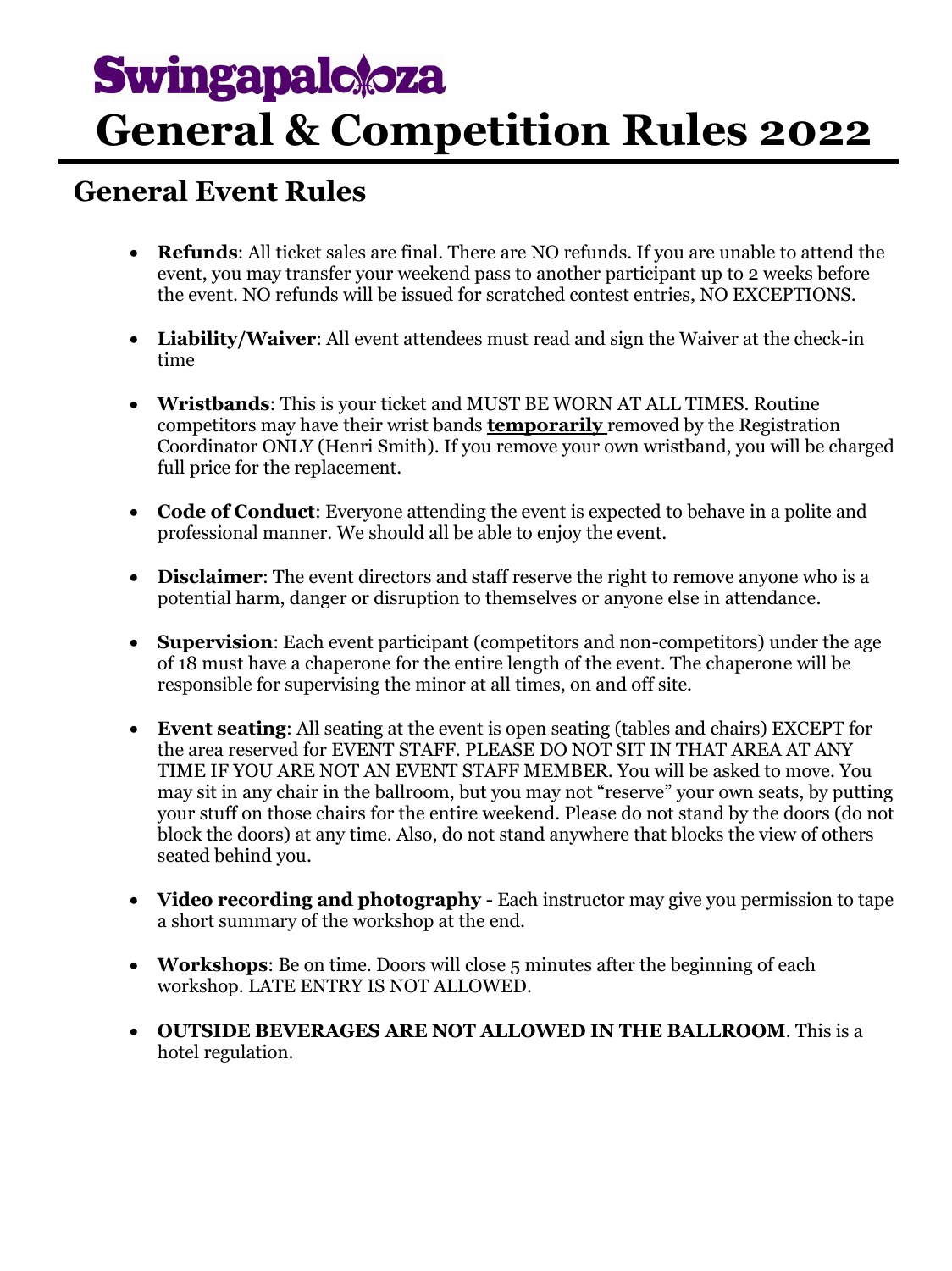# **Swingapalotoza General & Competition Rules 2022**

## **General Competition Information**

- **Competitors are encouraged to dance in the appropriate skill level division, according to their current WSDC points**. Petitions are allowed up or down, one level only. All competitors who would like to petition should fill out the petition form posted on the website and e-mail it to [catrinel@swingapaloozaevent.com.](mailto:catrinel@swingapaloozaevent.com) All petitions will be reviewed at the event by a panel of at least 3 Pros (including the chief judge). Decisions will be announced individually. Swingapalooza Event Directors reserve the right to move entries to more appropriate divisions or to reject entries inappropriate for any of our divisions.
- $\triangleright$  Competitors are encouraged to contact the Chief Judge for guidance.
- *All Jack & Jill Divisions will follow WSDC rules.*

### **Definitions**

- "Points" Points listed in the World Swing Dance Council Competitors Registry.
- "WSDC" The World Swing Dance Council. [\(www.swingdancecouncil.com\)](file:///C:/Documents%20and%20Settings/JREID/Local%20Settings/Temporary%20Internet%20Files/Content.IE5/JOX1CXND/www.swingdancecouncil.com)

## **General Competition Requirements**

#### **General Eligibility**

Each competition is open to all competitors in good standing who

- 1. hold a full weekend pass;
- 2. register by the official entry deadline(s) (see the event schedule);
- 3. pay the required entry fee(s) and complete any required entry forms, including signed waivers; and
- 4. meet all other specific entry requirements as outlined in these rules.

#### **Appropriate Behavior and Dress Code**

It is the desire of the Organizer to encourage expressive and exciting dance performances without sacrificing quality of dancing and good taste. To encourage this balance, any action the judges believe would make them uncomfortable in a social dance setting (such as wearing inappropriate attire or showing disrespect toward one's partner, other dancers, or the event) is prohibited.

Dress to impress when you compete! **NO** skimpy/offensive/inappropriate clothing will be allowed on the competition floor.

Comedy routines and props are not allowed.

Competitors should check with the Chief Judge in advance if they have questions regarding the acceptability of their routine or competition attire.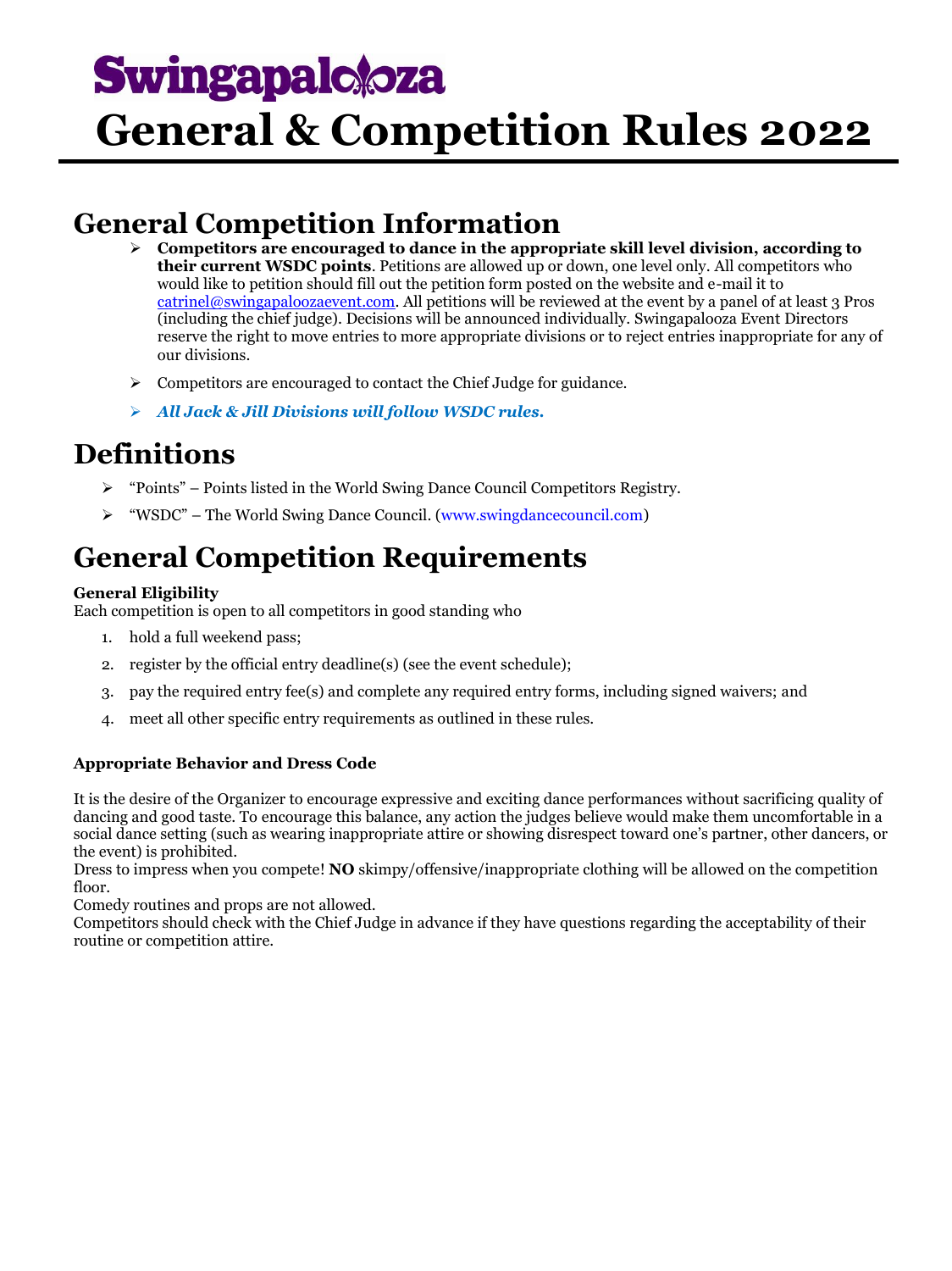## **Swingapalotoza General & Competition Rules 2022**

## **DIVISION RULES**

### **Pro-Am Strictly Swing Division:** *(Non-Routine)*

#### *General*

- 1. Amateurs may enter only one skill level (Novice or Intermediate) with one Pro.
	- Novice: You must qualify as a "novice" level dancer according to WSDC points; however, amateurs with no WSDC points are also eligible to dance as a "Novice". In addition, you must have never danced in a Non-Pro, Intermediate, Open or higher Class category, in Classic, Showcase, Strictly Swing/Just Dance style or equivalent categories, or as a Pro in a Pro-Am, in any style of dance.
	- b. Intermediate: You must qualify as an "intermediate" level dancer according to WSDC points. In addition, you must have never danced in Classic, Showcase or as a Pro in a Pro-Am.
- 2. Advanced level dancers or higher may compete as a "Pro" in this division.
- 3. Each professional shall have no more than 5 Amateurs in each Division Level. (5 Novice and 5 Intermediate)

### *Specific*

- 1. Couples will dance for approximately 90 seconds to music chosen by the Head DJ.
- 2. Expected swing content is at least 90% recognizable swing. It is Head Judge's discretion to determine whether the swing content requirement has been met.
- 3. Costumes are not allowed; however, matching or complementary outfits suitable for social dancing are acceptable
- 4. This division will be danced in heats.
- 5. Couples must maintain physical contact except for spins, turns, short break-a-ways, and recoveries.
- 6. Pre-choreographed routines are not allowed.
- 7. Dancers must maintain their own physical contact with the floor during partner weight support moves.

### **Strictly Swing Division:**

Swing dancing that encourages lead and follow partner dancing at its best. Although swing includes amalgamations and patterns that are familiar to many dancers, the essence of lead and follow must be maintained in and out of these patterns. Strictly Swing division is not meant for long and extended pre-choreographed phrases. Choreography "on the fly" is the objective. Drops, leans, circular movements and other partner weight support moves are allowed as long as both partners keep at least one foot on the floor.

#### *Format*

Competitors enter as couples and dance to music selected in advance by the Competition DJ. Depending on the number of entries, preliminary and semi-final rounds may be held and will be danced in a heated format. Finals may either be danced in a heated format or a spotlight format.

#### *General*

- 1. Each competitor may enter only one skill level: Novice, Intermediate, Advanced, Professional (AllStar & above). Competitors must dance at the highest skill level that *either* partner qualifies for.
- 2. All competitors over the age of 50 may also dance in the Masters Strictly Swing division.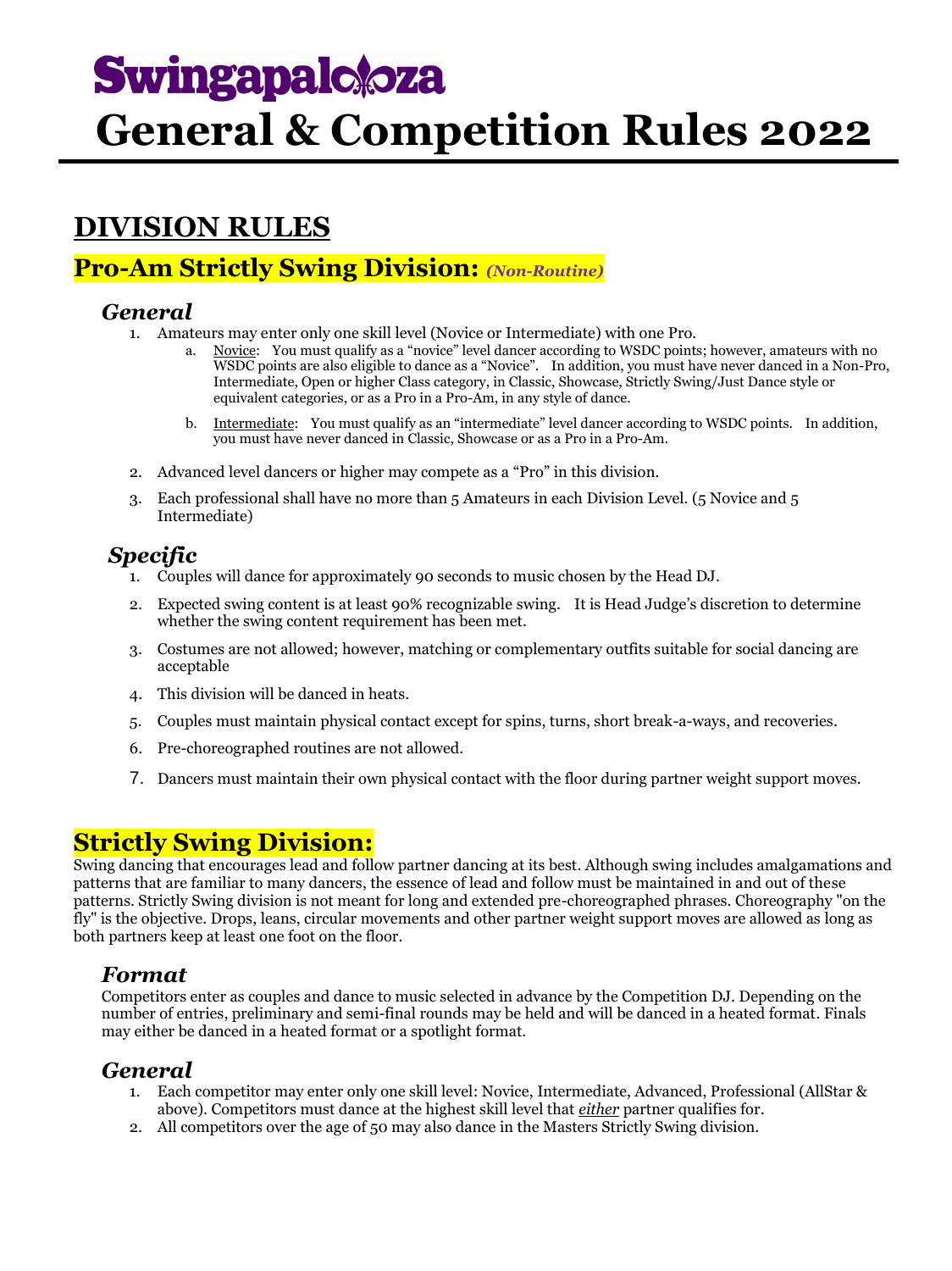## **Swingapalotoza**

## **General & Competition Rules 2022**

#### *Specific*

- 1. Costumes are not allowed; however, matching or complementary outfits suitable for social dancing are acceptable
- 2. Pre-choreographed routines are not allowed.
- 3. Couples must maintain physical contact except for spins, turns, short break-aways, and recoveries.
- 4. Dancers must maintain their own physical contact with the floor during partner weight support moves.

### **Jack and Jill Division:**

Jack & Jill competitions are designed to highlight social dance skills in spontaneous swing dancing and the ability to dance well with a variety of partners. A bit of "luck of the draw" comes into play as well.

#### *Format*

Competitors enter as individuals, are randomly assigned partners, and dance to music selected in advance by the Competition DJ. Depending on the number of entries, preliminary and semi-final rounds may be held and will be danced in a heated format. Finals may either be danced in a heated format or a spotlight format.

This division will follow WSDC rules.

### **Mixed Pro-Am Routine Division:**

#### *Format*

Competitors enter as couples (1 professional and 1 amateur) and dance to their own music in a spotlight format.

#### *General*

This division is open to all styles of swing: WCS, Shag, Lindy Hop, Hand Dance or any other popular style of swing dance.

- 1. Each amateur may enter only one skill level (Novice or Open).
- 2. Costumes are required.

### *Specific*

- 1. "In the air" moves, partner weight support moves, such as, lifts, aerials, or acrobatics are allowed, but not required and that does not count toward 80% recognizable swing content requirement.
- 2. "On the ground" support moves (such as drops, slides, and spreads) are allowed, but not required.
- 3. Side-by-side patterns, and breaks in contact are allowed.
- 4. Routines must be a minimum of two (2) minutes and a maximum of three (3) minutes in length.
- 5. Choreographed entrances-to and exits-from the dance floor are permitted, but not required, in choreographed routines. Timing and judging will begin from the first movement of the performance, with or without music or sound. If a choreographed entrance and/or exit are used, it will be included in the judging and timing requirements.
- 6. A restart will be allowed only if the music system falters or an unforeseen catastrophe occurs. Events such as a broken dress strap, untied shoelace, unhappy with the dancing, etc…..does not warrant a restart.